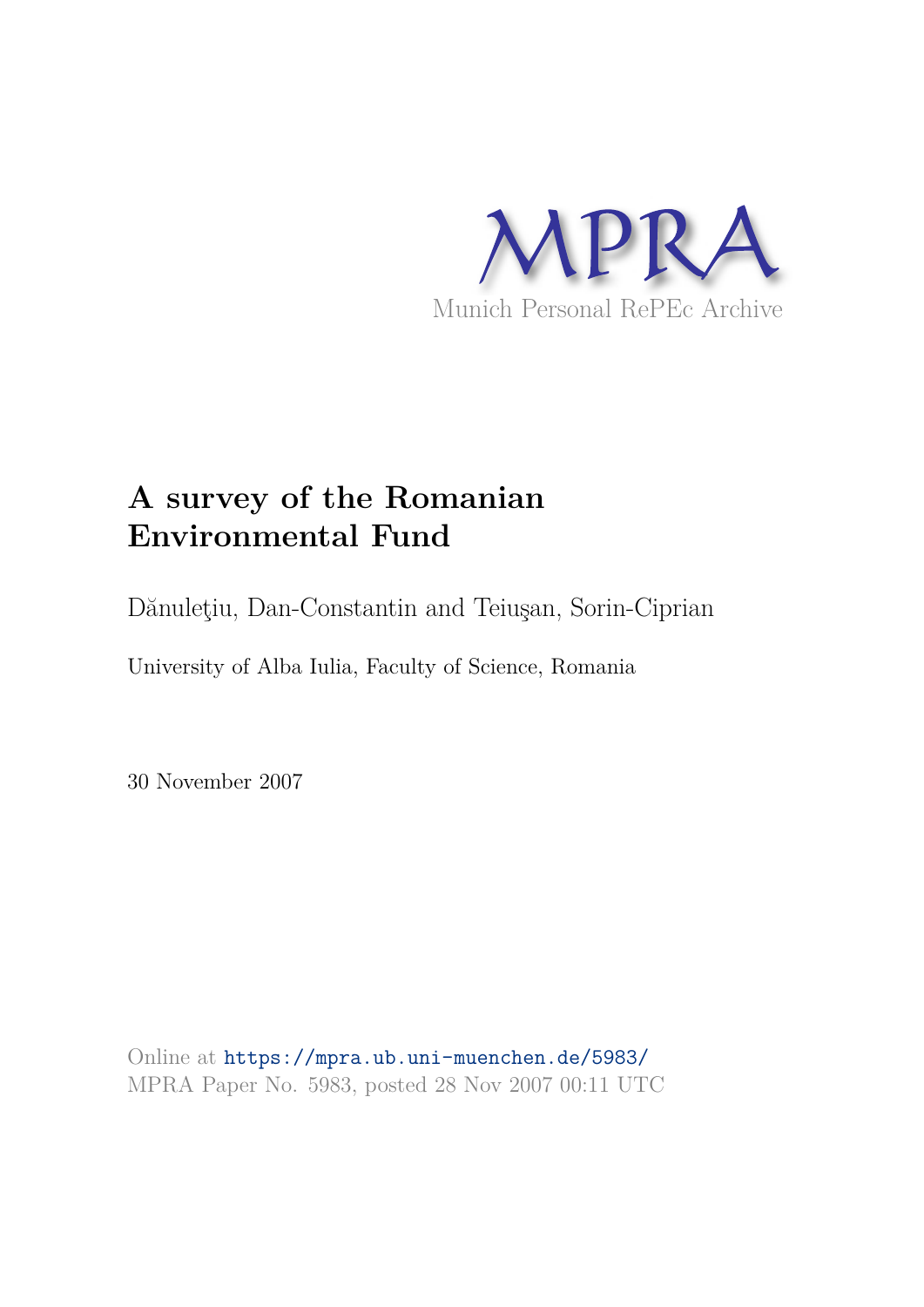# **A SURVEY OF THE ROMANIAN ENVIRONMENTAL FUND**

## *Dnule*-*iu Dan-Constantin, Lecturer PhD, Teiuan Sorin-Ciprian, Assistant PhD Student "1st December 1918" University of Alba Iulia, Faculty of Science, Romania*

**Abstract:** *The environment protection is considered to be a legitimate domain of the national policies in Romania since 1990, when the former Ministry of Environment appeared. Later on, the Environment Security National Strategy had been elaborated, being considered the first official document establishing the national objectives of that specific field. But the environment policies will be highly developed starting with 2000, when Romania's preparation to join the European Union started; and this flourishing flow will take place according to European Union's elaborated strategy regarding the candidate states within Agenda 2000. Due to the complexity of concerns on the EU acquis in the environment security field, Romania obtained a series of transition steps necessary for the high costs. Therefore, our country created the Environment Funds, namely an economic-financial tool designated to sustain and develop the environment protection projects. The present paper aims to present and analyze the way of creating, managing and using this fund from the perspective of the accomplished goals. So, there are brought into play the modalities and income sources of the Romanian Environmental Fund, the contributions paid to the fund and their payers. The environment protection projects financed by this fund, the norms required and the rewarded fields of this domain are also taken into consideration. In the end, there are exposed some measures that should be taken in order to determine a more active involvement of the potential beneficiaries in accessing grants financed by the Environmental Fund.* 

JEL classification: G38; H23; K3; Q50; Q58.

Keywords: environmental fund, polluter pays principle, financing sources, environment protection projects.

#### **1. Romanian environment policy regulation – brief history**

Environment protection became officially a public action field in Romania in 1990 when the *Ministry of Environment* was set up.

In 1992 the *"Environment Protection National Strategy"* had been adopted and, later on, it was updated in 1996 and 2002. The main environmental objectives in Romania, according to this strategy were related to:

- *preserving and improving people's health conditions;*
- *sustainable development;*
- *preventing pollution;*
- *preserving bio- diversity;*
- *preserving cultural and historical heritage;*
- *following "the polluter pays principle"* ;
- *stimulation of activities related to bringing environment to a normal state.*

Even so, it was already 1995 when Law no 137/1995 concerning environment protection has been promulgated. The above-mentioned Law established the principles and the strategic factors to be followed in order to ensure a sustainable development:

- precautious decision making principle;
- ecological risks and damaging prevention principle;
- preserving bio-diversity and eco-systems specific to natural bio-geographical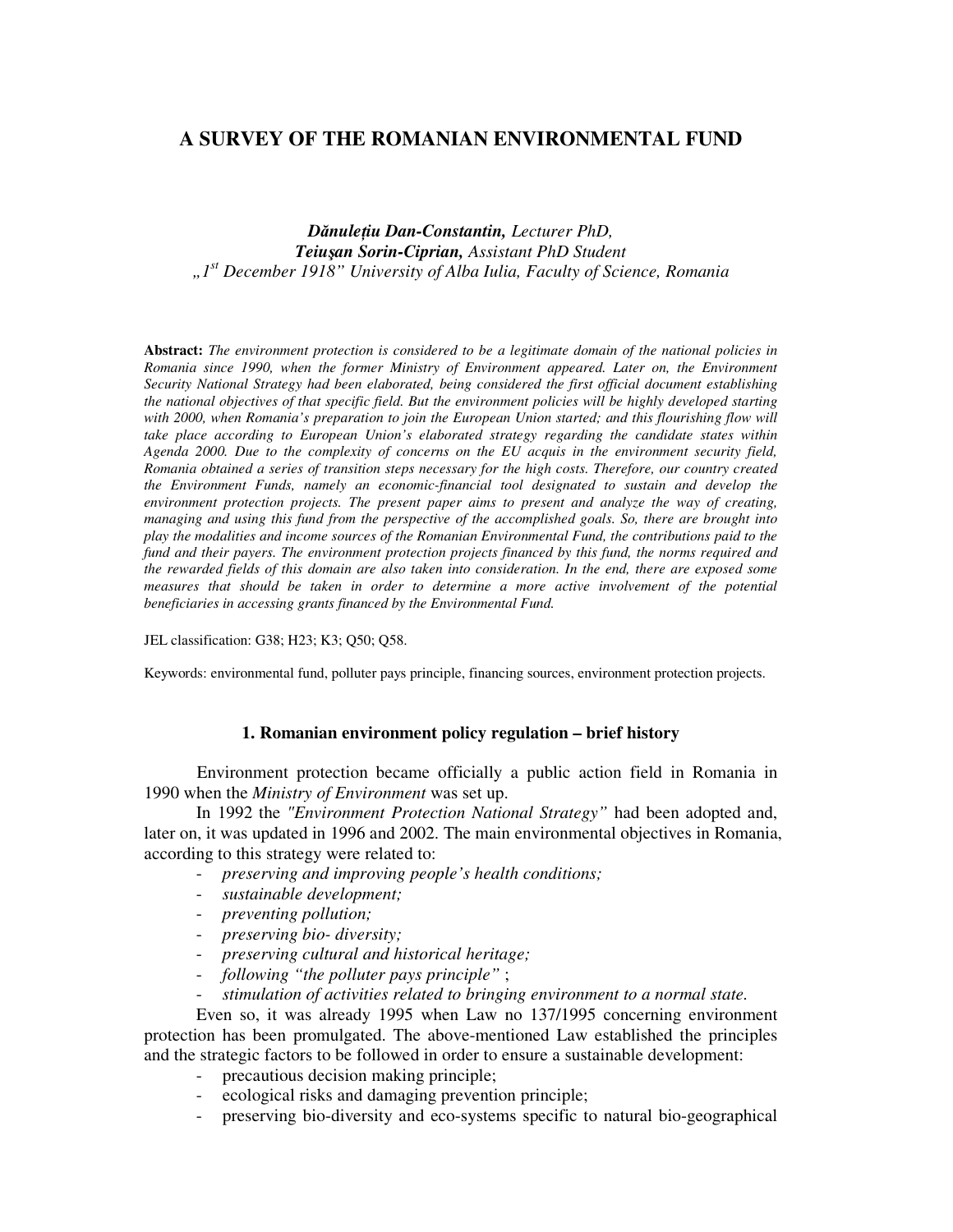frame principle;

polluter pays principle;

- eliminating foremost the polluters that are directly and severely endangering human health;

setting up a national environmental integrated monitoring system;

sustainable use, meaning exploiting renewable resources in a way and in a rhythm that won't lead to a long term decline of the resources, keeping their potential complying with the present and future generations needs and aspirations;

- preserving, improving the quality of environment and rehabilitation of the affected areas;

- drawing up a participatory decision making and decision enforcement framework for the NGO's and citizens;

- developing international cooperation in ensuring the air quality.

We should emphasis the congruence of the principles supporting Romanian environmental policies with European Union's policies, as a statement of Romania strategic orientation toward Europe.

The National Strategy for Environmental Protection has been completed in 1999 with a "Report concerning the environmental state in Romania" (report that later on referred also to 2000 – 2004 period) and, in 2000, with National EU Accession Program, enhanced, in 2002, by "National Strategy of Waste Management".

As a consequence of adopting these programming documents, certain progresses have been made in regulating the impact assessment, dangerous wastes, waste deposits, waste package and waste transport, rules on waste water, potable water, pollution caused by dangerous materials, identifying areas needing special protection, controlling industrial pollution, nuclear fields safety measures.

The year 2002 meant opening the "Environment protection" negotiation chapter between Romania and European Union, chapter that have been closed in 2004. As a result of negotiations, Romania has got several transition periods in order to comply with European Union's environment directives, as it follows<sup>1</sup>:

- 3 *transition periods of* 1, 2 *and* 3 *years* for complying with the provisions of the directive concerning the control of volatile organic compound emissions resulted out of storing gasoline and its distribution from deposits to gas stations;

- 3 *transition periods of* 3, 5 *and* 5 *years* for achieving the objectives concerning recovering/recycling plastic, glass and wood in order to comply with the provisions of the European Union's directive concerning packages and waste packages;

- 2 *transition periods of* 1 and 2 *years* for complying with the provisions of the European Union's directive concerning waste incineration;

- 3 *transition periods of* 3, 7 *and* 9 *years* for 130 waste deposits to comply with the provisions of the European Union's directive concerning waste depositing;

- 2 *transition periods of* 2 *years* for achieving the objectives concerning collecting, recycling and valorise waste of electric and electronic equipments;

- 2 *transition periods of* 5 *and* 9 *years* for complete bringing into operation the provisions of the European Union's regulation on waste transport and *an exemption from enforcing the article* 7(4) *during the period of temporary exemption for destination equipment;* 

- 2 *transition periods of* 9 *and* 12 *years* for bringing into operation the provisions of the European Union's directive concerning cleaning urban waste waters;

- 2 *transition periods of* 4 *and* 9 *years* for complying with 9 quality parameters

 $\ddot{\phantom{a}}$ 

<sup>1</sup> http://www.mie.ro/\_documente/negocieri/prezentare\_capitole.pdf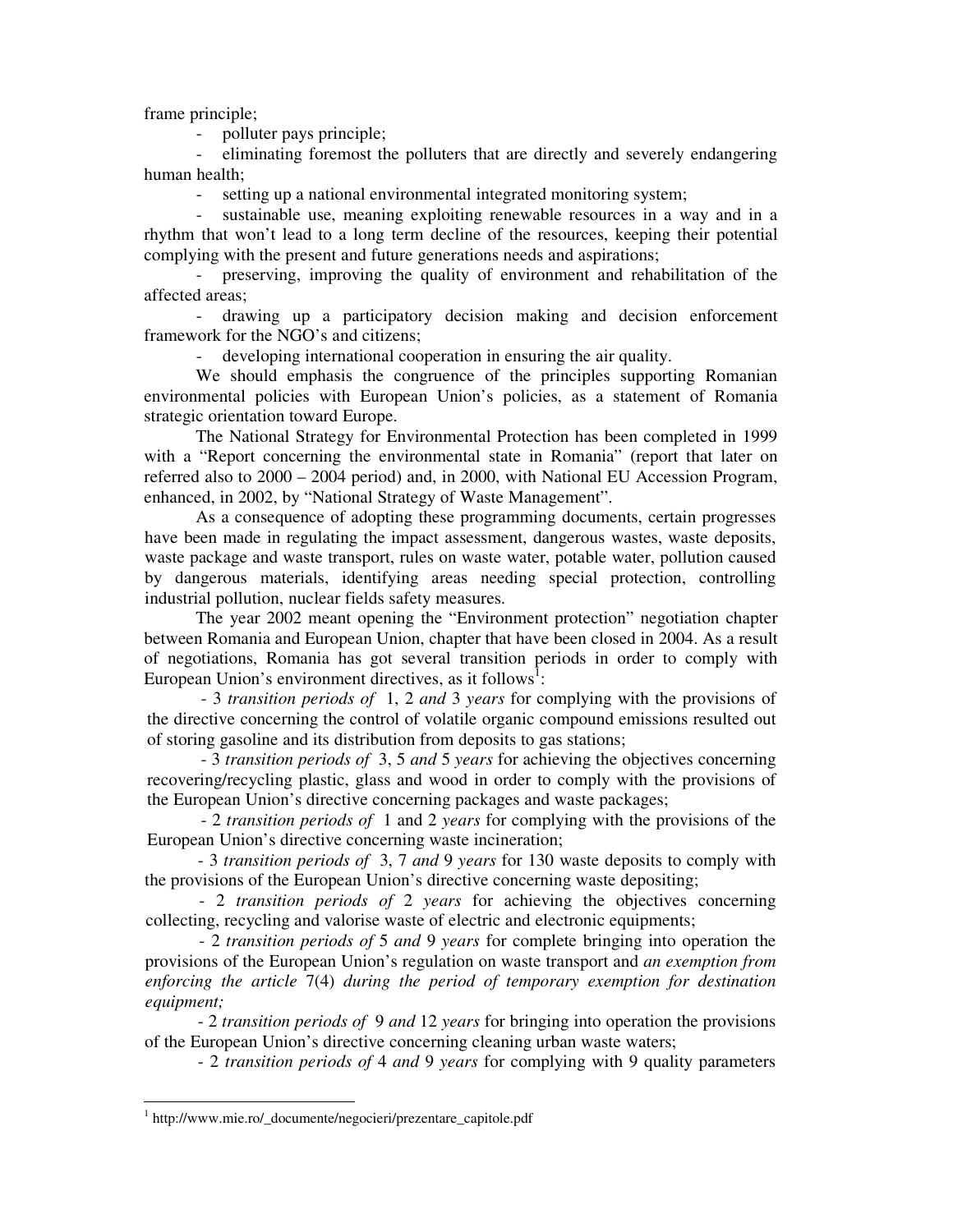provided by the European Union's directive concerning potable water quality;

- 1 *transition period of* 3 *years* for 51 industrial units for 8 dangerous materials;

- 1 *transition periods of* 8.2 *years* for 195 equipments ruled by the European Union's directive concerning pollution prevention and integrated control;

- 3 *transition periods of* 6 *years* for complying with SO2 limit rate of 34 firing plants and also with NOX limits of 69 equipments, with dust limits of 26 equipments and a transition period of 1 year for complying with NOX limits of 6 equipments.

European Union agreed with these transition periods in those fields in which the compliance with its standards needed the most important financial efforts from Romania. Though, on a long term, the environment protection will continue to be a serious financial pressure for Romania. The European Commission estimates that for Romania the costs of complying with the environmental acquis will exceed 20 billion euro for the following 20 years.

Considering the Environmental Fund, the National EU Accession Program is the most important. According to the chapter "Quality of life and environment" of this document it is absolutely necessary and urgent to implement and use economical tools for environment protection. Given this framework, the Program states as a main objective setting up the Environment Fund as a main tool for achieving the priority objectives according to the programming documents. Also, another objective of setting up the Environment Fund is to move the environmental policies from reactive measures and actions to pro-active ones. In addition, the Environment Fund plays an important part in supporting and encouraging the co-financing opportunities for environment related activities.

The necessity to create an Environment Fund has been stressed out by the European Commission's 2000 Annual Report on Romania's accession efforts, insisting on the fact that, together with rational use of all available financial resources for implementing environmental aquis, Romania must promote those financial instruments that are necessary in order to efficiently use its natural resources complying with the principle saying that the polluter pays.

#### **2. Romanian Environmental Fund legal framework**

The Environmental Fund had been set up by Law no. 73 in 2000, as a special fund, outside the budget. The above mentioned law has been subsequently modified and completed by other regulations, namely: Government Emergency Ordinance no. 93/2001, endorsed by Law no. 293/2002, and, after being re-published into issue no. 889/2002 of the Official Bulletin of Romania, it was modified and completed by Government Emergency Ordinance no. 86/2003, endorsed by Law no. 333/2004, as well as by Government Emergency Ordinance no. 41/2005.

Law no 73/2000 stipulated that Environmental Fund is meant to support and achieve the priority objectives, of public interest listed in the National Action Plan for environmental protection, according to national and international environmental norms and standards, and, given its generality this approach could have lead to financing a large amount of expenditures, without the Fund achieving its goals.

Another negative aspect essentially as far as the Environment Fund is concerned, referred to establishing the sources of the Environment Fund, but the law didn't mention any quotas.

The law stipulated the income sources for the Environment Fund as it follows:

a) the amounts cashed as taxes by the environmental protection central authority and by the environmental protection territorial authorities, in exchange for issuing the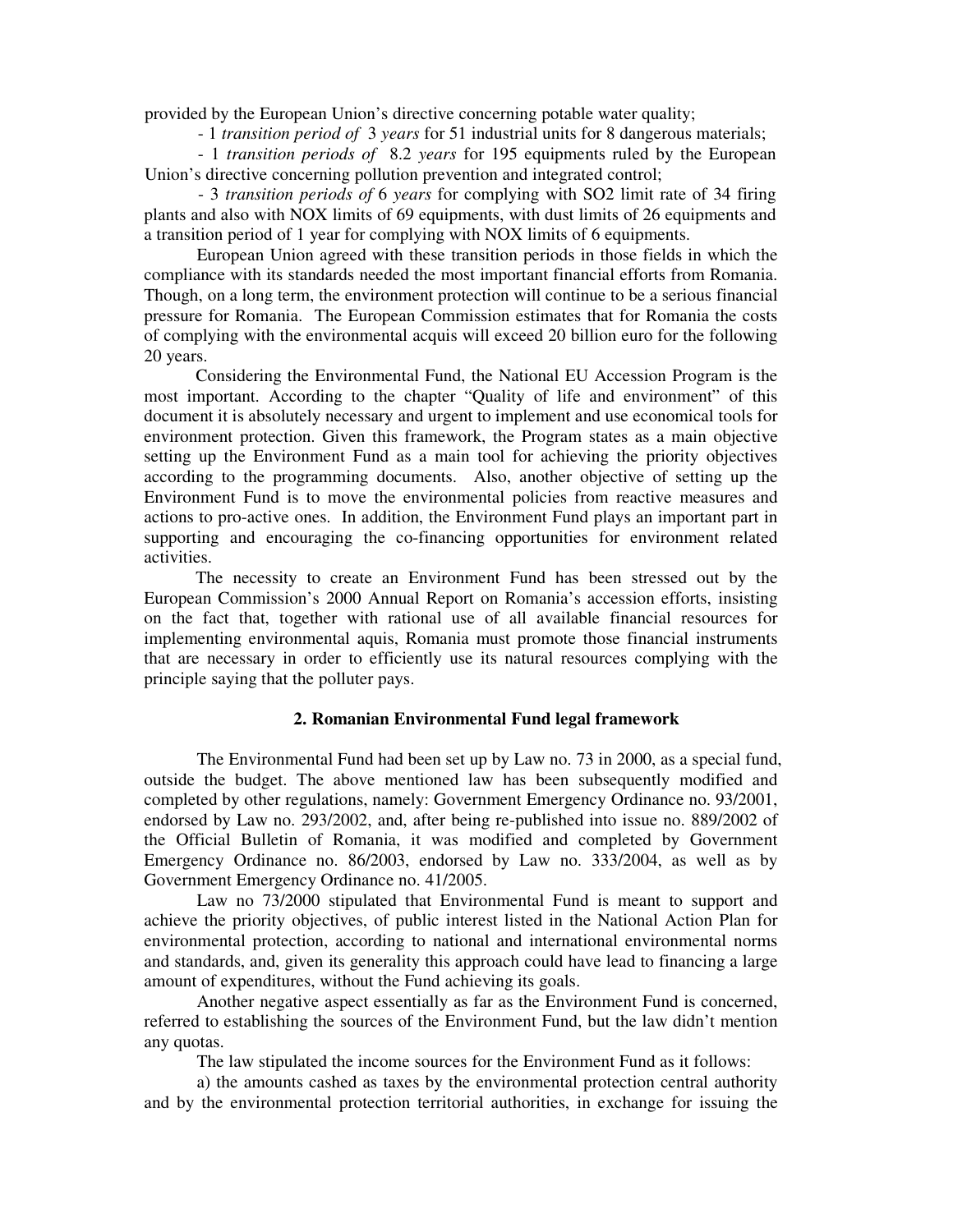environment agreements and authorizations;

b) the amounts cashed as taxes for exploiting the natural resources, other than those taxed for supporting the special funds;

c) the amounts cashed as taxes for polluting the atmosphere, the surface and subterranean waters, the soil and vegetation, according to the principle saying that "the polluter pays", as it follows:

- taxes for burning fuels with high concentrations of noxious elements;

 - taxes for trading on internal market dangerous substances as well as materials having a high toxicological potential on human health and environment, no matter their source;

- taxes paid by traders for wasting the packages that could be recovered;

- taxes for storing wastes on lands;

- taxes for wasting burnt mineral oils;

- taxes for trading fast moving goods;

 - taxes paid by the suppliers for not providing replacement parts in order to allow some products to function according to their life span;

- taxes for activities generating noise pollution;

d) amounts cashed as taxes for trading on internal market or for exporting some natural resources, biological or mineral, including goods coming from wild flora or fauna, terrestrial and aquatic;

e) amounts cashed on the occasion of different events organized on Environmental Fund benefit;

f) state budget subsidies and local budget subsidies, payments, donations, financial support provided by public or private institutions and organizations, by individuals or international organizations and bodies, as well as governments and governmental agencies;

g) sponsorships, as any other sources established by the Govern, following the proposal of the environmental protection central authority, according to the law.

The ways of calculating these payments according to the law, as well as the manners of collecting them were to be established by Governmental Decision.

The subsequent amendments of the law concerned this aspect, thus, by Law 73/2000 republished in 2002, the following revenues sources have been indicated:

 a) a 3% quota of the revenues cashed by entrepreneurs collecting or turning the ferrous and non-ferrous wastes into good accounts;

 b) amounts cashed for pollutants emissions in atmosphere affecting the environment as listed in an annex to the decision;

 c) the revenues originated in using new lands for storing recyclable waste, as listed in other annex of the decision;

 d) a 3% quota of the packages traded by producers and importers, except for those used for drugs;

 e) a 2% quota of the value of dangerous chemical materials traded by producers and importers, except for the materials used to produce drugs;

 f) a 0.5% quota of the value of dangerous chemical materials traded by producers and importers in order to be used in agriculture;

 g) a 3% quota of the adjudication price for timber brought from National Forest Administration and other wood owners, companies or individuals;

h) a 1,5 % quota of the amounts cashed out of trading tobacco goods;

 i) state budget subsidies and local budget subsidies, payments, donations, sponsorships, financial support provided by individuals or companies, both domestic or foreign;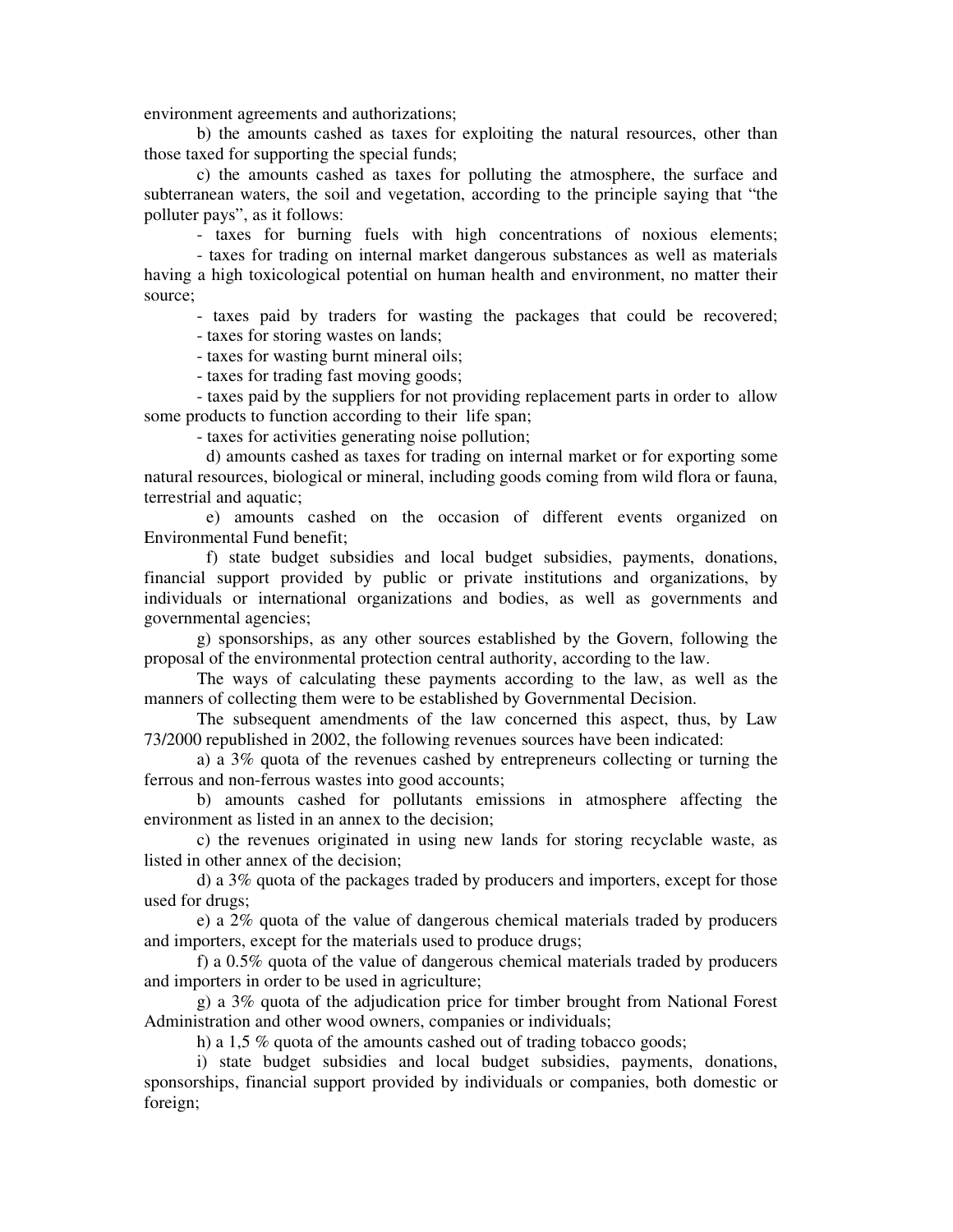j) amounts cashed as reimbursements of granted loans, interests, other financial operations financed from Environmental Fund financial resources;

k) financial aids from international bodies;

 l) amounts cashed on the occasion of different events organized on Environment Fund benefits;

 m) taxes cashed by one-stop-offices for issuing the environmental authorization for low impact activities.

 The law was also stipulating that in case of industrial companies using recyclable waste and materials in a proportion of at least 50%, the amounts provided at point b) are not to be paid. In addition, if the producers or importers are collecting and recycling the waste listed at point d) the quota to be paid is referring only to the difference between the produced or imported quantities and the collected and recycled ones.

By the end of 2005, Romanian Government issues the Emergency Ordinance no. 196 concerning the Environment Fund that annuls the Law no. 73/2000 as well as its subsequent alterations and completions. Such a decision was based on the following reasons:

a) the necessity of settling the legal framework of the revenues gathered in order to create the Environment Fund as well as the legal framework regarding the tasks of the Environment Fund Administration on declaring, determining, controlling, collecting, solving complaints and the enforcement of the debts owned to the environmental Fund. The new law regulating the Environment Fund in Romania stipulates the applicability of the Fiscal Procedure Code provisions, settling the matter and provides the Environment Fund managing authority the necessary tools to pursue and recover debts from tax payers.

As the Environment Fund law in force at that moment was not specific about the manner of bringing into operation the provisions of article 9 line (1) regarding the sources of revenues, the changes proposed stipulate, beyond any doubts, the tax payers categories, as well as the ways of calculating these payments as revenues sources for the Environment Fund. The alterations and the amendments proposed are related to the provisions of Government Decision no. 621/2005 concerning packaging and waste package management and to the provisions of Government Decision no. 170/2004 concerning used tires. Both governmental decisions are based on EU acquis.

b) ascertaining the reduction of the revenues raised by the Environment Fund. Such an ascertained fact determined the need to identify other budgetary balancing solutions for the benefit of the Environment Fund Administration by introducing or coming back to certain payments allowing a proper financing of the environment protection projects;

c) the need to cover the financing of environment protection priority projects in order to fulfil the obligations assumed by Negotiation Chapter 22 – Environment, especially those concerning pollution prevention and integrated control and by EC Water and Heavy Firing Plants Framework Directive. For the same purpose, the Environment Found project pipeline has been widened. As far as the project pipeline is concerned, it is connected to the rules and regulations referring to environment protection and water management.<sup>2</sup>

According to the present regulations<sup>3</sup>, the Environmental Fund is an economic-

 $\ddot{\phantom{a}}$ 

<sup>&</sup>lt;sup>2</sup> Fundament Note for Governmental Emergency Ordinance no. 196/2005 concerning the Environmental Fund, www.guv.ro.

<sup>3</sup> *Governmental Emergency Ordinance no. 196* issued in December 22nd 2005 concerning the Environment Fund, publicized in the Official Bulletin of Romania 1193 in December 30 2005, approved with alteration by the Law no. 105 issued in April 25<sup>th</sup> 2006, publicized in Romanian Official Bulletin 393 in 8<sup>th</sup> of May 2006, article (1)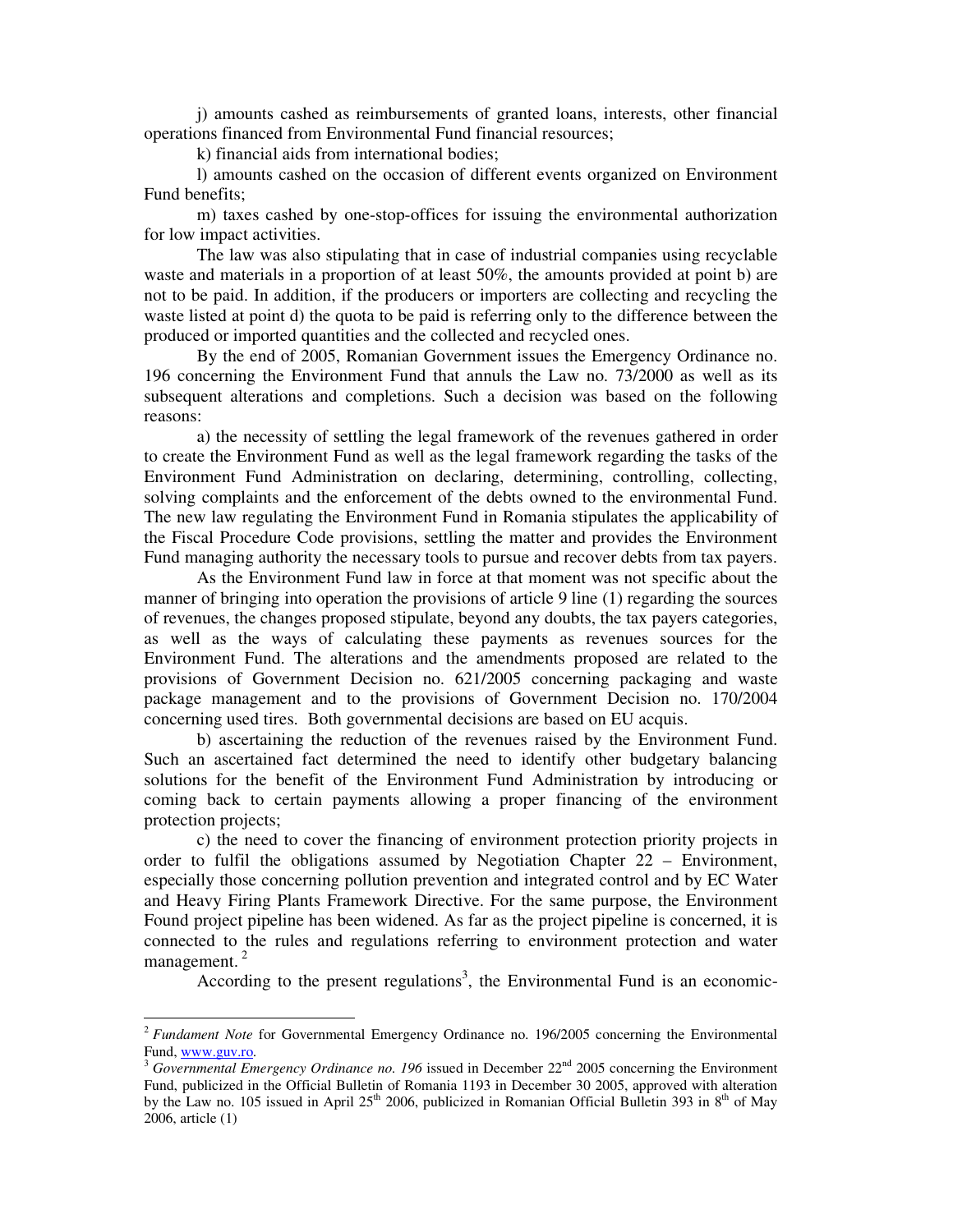financial tool meant to sustain and implement environment protection projects complying with the in force regulations referring to environment protection. Based on the European principles saying that "the polluter pays" and "the producer is responsible", an Environmental Fund has been created by setting up a system of taxes and shares related to polluting activities performed by individuals and companies. The resulted amounts are meant to finance environment protection projects as grants (subsidies) or loans. By creating this fund in order to settle environmental protection issues, Romania joins other countries in economical transition owning such a resource assignment tool.

The managing unit for the Environment Fund is the Environment Fund Administration (EFA), legal public entity, coordinated by the national environmental protection authority: Ministry for Environment and Sustainable Development. Completely self-financing its activity EFA has as main tasks: supervising the Environment Fund setting up and management; drawing-up the annual working plan and the revenues and expenditures budget: evaluating, selecting and financing environment protection projects approved to be financed according to legal provisions and procedures listed by the Environmental Fund Operation Manual; monitors and controls the Environment Fund financed projects implementing process; finances works meant to prevent, recover and / or reduce the effects produced by dangerous meteorological phenomena on hydrological harnessing.

The Environment Fund Administration fulfils its tasks by means of its decision making structures, as it follows:

a) The Endorsing Committee which analyses and endorses by vote: the operation manual including the methodology for project selection, approval and financing; the annual working plan, including eligible categories of projects to be financed; the projects to be financed by the Fund, selected from those proposed by the Managing Board; categories of financial support for the projects and, if needed, the interest rate of the loans;

b) The Managing Board, which, according to article (6) line (3) of Government Emergency Ordinance No. 196/2005 is responsible for:

- approving the EFA revenues and expenditures budget, as endorsed by central environment protection authority;

- endorses the operation manual drafted by the specialized units and submits it for approval to the Endorsing Committee;

- endorses the annual working plan drafted by the specialized units and submits it for approval to the Endorsing Committee;

- endorses and submits for approval to the Endorsing Committee the projects selected to be financed by the Fund;

- submits for approval categories of financial support for the projects and, if needed, the interest rate of the loans;

- approves the financial papers and annual and quarterly budgetary balance sheets and submits this documents to the environment protection central authority;

- supervises Environment Fund setting up and management;

- monitors the Environment Fund financed projects implementing process;

- approves the Funds Annual Management Report and publicize it according to the law.

Setting up a separate unit in order to manage Kyoto Protocol responsibility, namely the green certificates, brought a novelty element to the Fund Administration structure.

In addition, the Environmental Fund spread national wide by setting up regional offices in every Romanian Development Region.

For covering the operational and capital expenditures, EFA uses up to 3% of the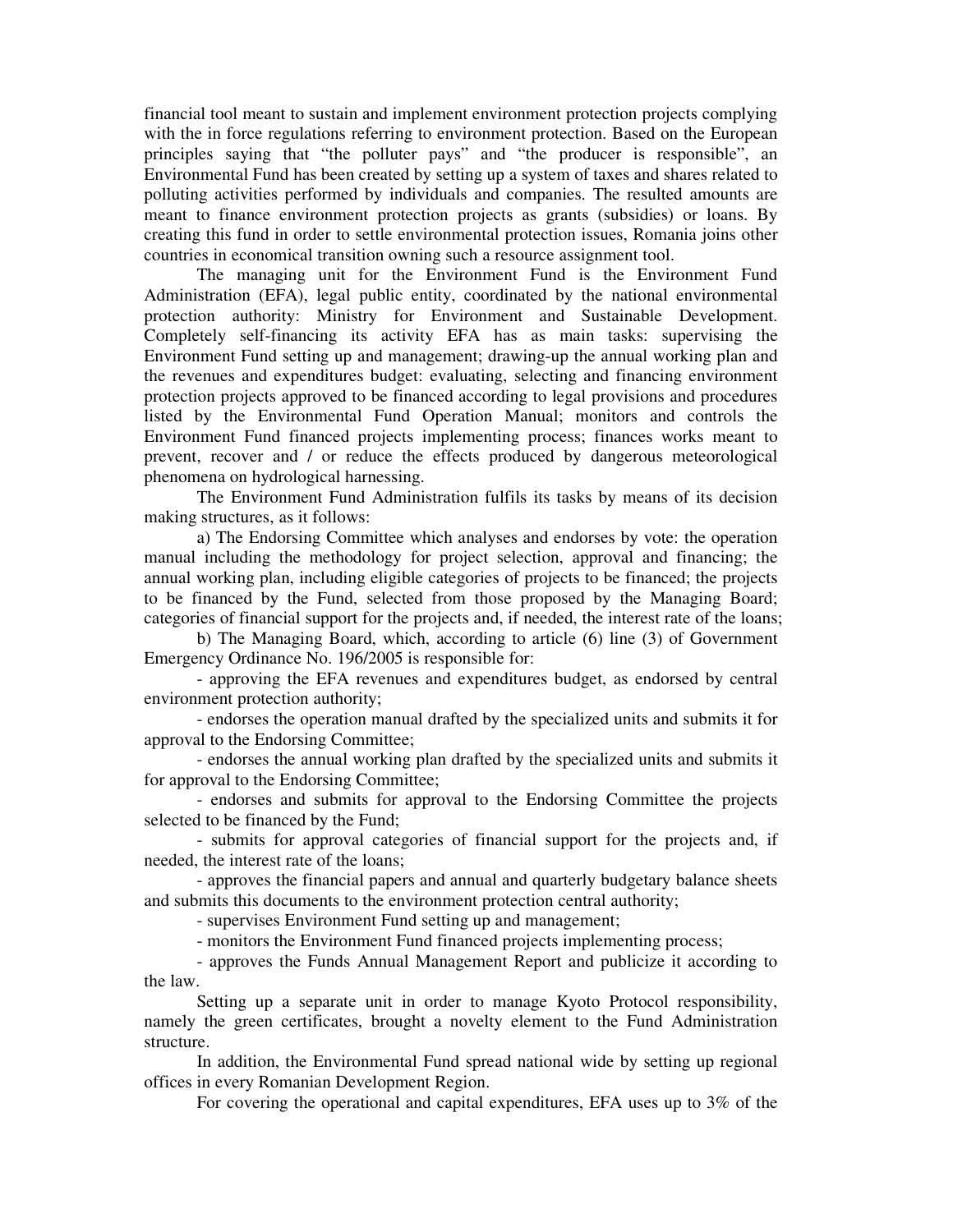Fund revenues.

 $\ddot{\phantom{a}}$ 

The financing sources for the Environmental Fund revenues  $are^4$ :

- a 3 % quota out of the revenues realized by selling ferrous and non ferrous waste by the waste private or organizational owners. The amounts are collected by legally authorized waste collector or valorising companies by source seizing, and they are compelled to pay the amount to the Fund. For those companies, the authorization is issued according to the rules and regulations concerning the recyclable industrial waste management;

- taxes for polluter's emission into the atmosphere<sup>5</sup>, coming from static and mobile sources, paid by companies;

- taxes paid by companies using new fields for storing valuable waste, within some limits established by the law;

- a 1 leu (one currency unit) tax for every kilogram of package brought on the national market by producers or importers of packaged goods and retail package and a 1 leu tax for every kilogram of tire paid by the producers and importers introducing on the market new tires or used tires meant for reusing<sup>6</sup>;

- a 2% quota of the value of environmental dangerous substances, classified as such by laws, brought on the national market by producers or importers, except for those used for producing drugs and listed by Annex 2;

- if the owner or the administrator of a forest is selling standing woods or raw timbers, he has to pay a quota to the Fund. The quota is 1% out of selling value and it is paid by the buyer company which is processing the wood<sup>7</sup>;

- a 3% quota of the annual fee for managing the hunting stock, paid by the managers of the hunting stocks;

- donations, sponsorships and financial support provided by private or legal national or foreign persons and international organization and bodies;

- amounts cashed as reimbursements of granted loans, interests, penalties, other financial operations financed from Environmental Fund financial resources;

- amounts cashed on the occasion of different events organized on Environment Fund benefit;

- the amounts cashed as taxes in exchange for issuing the environment endorsements, agreements and authorizations;

- interests and penalties $8$  due to be paid by Fund debtors.

The owed amounts listed above are to be monthly declared and paid by those legal and private persons who are active in those fields, until the  $25<sup>th</sup>$  day of the following

<sup>4</sup> *Governmental Emergency Ordinance no. 196/2005, articles (9-10)* corroborated with the *Law no. 105/2006* 

<sup>&</sup>lt;sup>5</sup> Such amounts are not to be paid by companies using recyclable industrial waste as secondary raw materials in a proportion of at list 50 percent.

<sup>&</sup>lt;sup>6</sup> These taxes have to be paid only in case of failure of the waste package valorization objective and used tires management objective, as they are provided by the laws. The payment is due for the difference between the value of the annual objective and the value of reached objective by the responsible company. The producers and importers of packaged goods and retail package, together with the companies managing used tires must calculate and declare monthly, until the 25<sup>th</sup> day of the following month for the activities of the last month the difference between the calculated objective by using the legal percentage set as annual valorization objective and the reached objective.

 $<sup>7</sup>$  Such a quota is not to be calculated and paid if the standing woods or timbers are coming form certified</sup> woods.

<sup>&</sup>lt;sup>8</sup> If the debtors are not paying in due time to the Environmental Fund, then they are due to pay interests and penalties in the same amount as those owed for not paying in due time the fiscal taxes. If the taxes and quotas owed to the Environmental Fund are not paid in due time then the EFA is bound to recover the amounts by using enforcement procedures.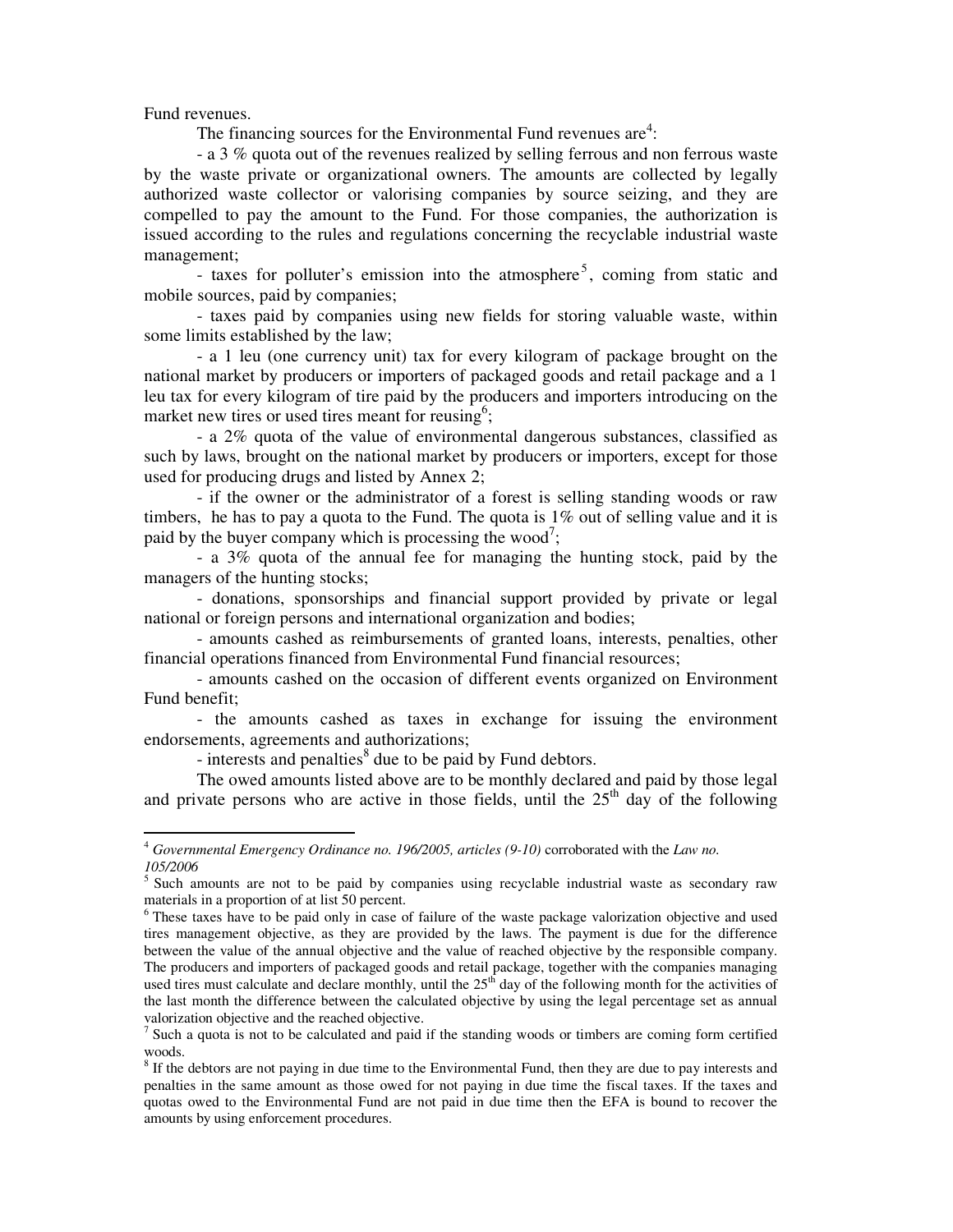month for the activities of the last month, except for taxes for polluter's emission into the atmosphere, coming from mobile sources which are to be declared and paid twice a year, until the  $25<sup>th</sup>$  day of the first month in the next semester for the last semester. The amounts coming from taxes paid by companies using new fields for storing valuable wastes, coming from the tax of 1 leu (one currency unit) for every kilogram of package brought on the national market by producers or importers of packaged goods and retail package and a the tax 1 leu (one currency unit) for every kilogram of tire paid by the producers and importers introducing new or used tires (for reusing) on the market, as well as the 3% quota of the annual fee for managing the hunting stock, paid by the managers of the hunting stocks, are to be declared and paid annually, until the  $25<sup>th</sup>$  of January of the next year. The debtors are submitting or sending the fiscal statement to the EFA and the debts are collected into a separate account opened by EFA at the State Treasury.

The revenues supporting the Environmental Fund are, thus, public and consisting in quotas and taxes following the same rules as fiscal taxes, quotas and other amounts owed to the general consolidated public budget, based on the Fiscal Proceedings Code approved by the Government Ordinance no. 92/2003, with all its subsequent alteration and amendments.

The Environmental Fund is a financial instrument for supporting and bringing into operation environmental protection priority project. The annual working plan is providing the categories of eligible projects and is aiming to improve environmental performance on: polluting prevention; reducing the impact on atmosphere, water and soil; reducing the noise levels; using green technologies; waste management, including dangerous waste management; protecting water resources, waste water treatment plant, water purifying plants for local communities, seaside area integrated management; preserving biodiversity; protected natural areas management; environmental protection public education and awareness; increasing reusable energy sources production; reducing green house effect gases emissions; ecological reconstruction and durable management of the forests; forestation of depreciated lands in forest scarce area identified as such according to the law; closing mining mud setting pond; works meant to prevent, recover and / or reduce the effects produced by dangerous meteorological phenomena on hydrological harnessing on state public property.

As far as the projects eligible to be financed from the Environment Fund are concerned, one or another financing manner proposed by the Managing Board and approved by the Endorsement Committee in line with the regulations may be:

- financial support for the projects by entirely financing or co-financing as a grant;

- financial support for the projects by entirely financing or co-financing as a loan;

- totally or partially supporting the interest involved by bank loans contracted for implemented the projects;

- co-financing the projects supported by EU and / or other international funds.

The loans are granted to companies it consists in financially supporting o quota of maximum 75 % out of eligible expenditures of the project. The company has to reimburse the loan under the conditions and within the terms stipulated by the financing contract.

There are no loans for the projects implemented by companies for which the financial support is considered to be regional state aid for investments.

The grants are awarded to:

- companies receiving financially support for maximum 50% of the total eligible costs of the project. If the company is implementing the project in Bucuresti-Ilfov Development Region, the financing quota is of maximum  $40\%$  of of the total eligible costs of the project. The beneficiary must contribute with at least 50 % of the total eligible costs of the project.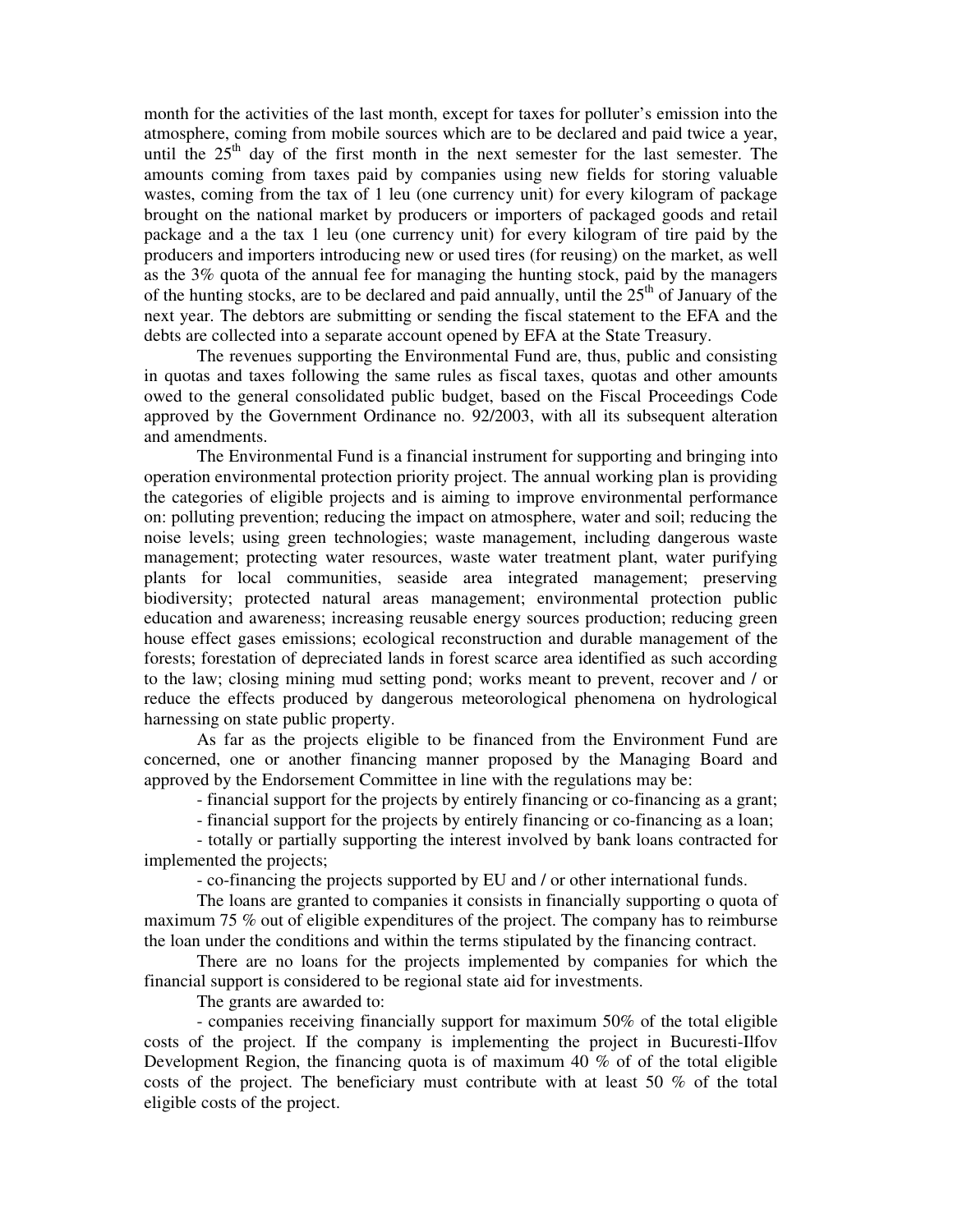- local authorities. They are entitled to a financing support percentage of maximum 60% of the total eligible costs of the project.

- for NGOs and schools, the financing support percentage can not exceed 90% of the total eligible costs of the project.

Mixed financing support (grant + loan) is granted only for companies and consists in:

- a maximum 30 % grant of the total eligible costs of the project, with a bonus of 10% for small and medium enterprises(SME) if the project implies energy recovering;

- a maximum 40 % loan of the total eligible costs of the project.

We must emphasis that there is no mix financing for those companies financed as beneficiaries for investment regional state aid.

The approved projects are financed based on financing contracts<sup>9</sup>, which may be annual or multi-annual, bound to the state aid rules and regulations. The analyze, selection, financing, monitoring and control of project implementation are made according to the Environment Fund operation manual and to the rules and regulations meant to put the Emergency Ordinance no 196/2005 into operation, except for projects related to closing mining mud setting pond, to works meant to prevent, recover and / or reduce the effects produced by dangerous meteorological phenomena on hydrological harnessing on state public property. The Environment Fund doesn't financially support the projects initiated by applicant debtors to the state budget and to the Environment Fund as well as projects supporting activities with negative impact on the environment.

Government Emergency Ordinance no 196/2005 has been approved by Law no. 105/2006, by which the number of eligible projects categories increases from 5 to 16, admitting the capacity of the Environment Fund to diversify its coverage.

# **3. The results of the Environmental Fund activity in Romania**

The Environmental Fund became operational in June 2002.

Between 2002 and 2003 its activity has been limited to registering declaration and cashing the amounts owed to the Fund, without granting any financial support.

 Due to the lack of specialized personnel in the field of taxpayers monitoring and control, to lack of specific legislation and lack of a proper IT&C system, the collecting percentage for the Environmental Fund revenues has been rather low.

This situation determined the EFA to start making a list of the taxpayers by the fourth trimester of 2004. For this purpose:

- around 3900 notes have been send to tax payers who did pay but did not submit any monthly declaration in order to account their payment duties.

- a data base has been got from Romanian Chamber of Commerce and Industry, and it has been used for excerpting a number of 250,000 potential tax payers, companies performing activities in fields considered for paying taxes to the Environmental Fund. These companies were listed into an analytical directory of EFA tax payers in order to be monitored.

The situation of sums raised at the Environmental Fund is an effect of above mentioned actions as well as the effect of updating of the structure of the revenues sources, as listed in Table no. 1.

 $\ddot{\phantom{a}}$ 

<sup>&</sup>lt;sup>9</sup> Financing contracts together with financing reimbursement guarantying documents are mandatory titles, with no need to be endorsed with other mandatory title.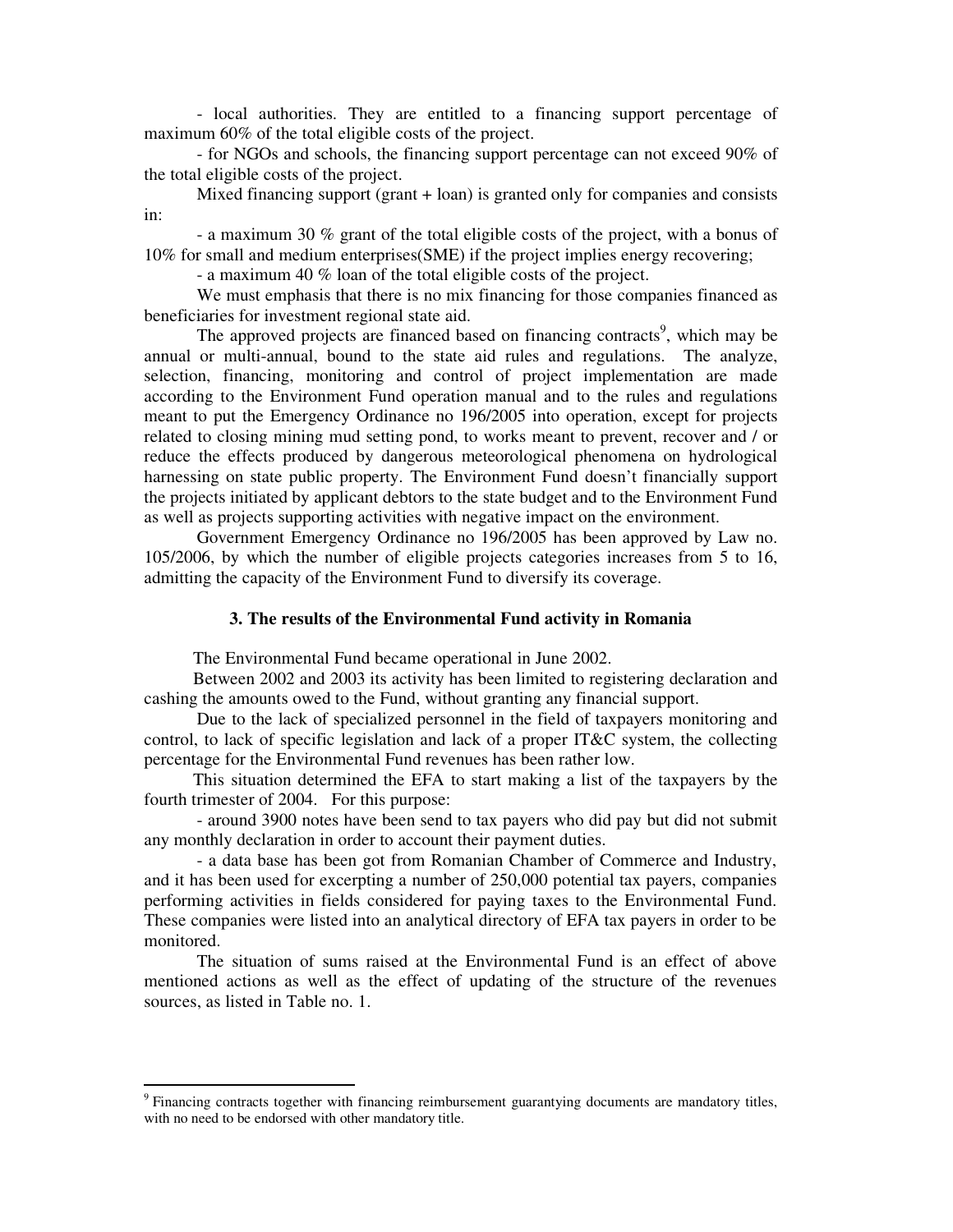| Year         | <b>Sums raised at the Environmental Fund</b>      |                   |                 |            | <b>Index of sums</b><br>raised at the<br><b>Environmental</b><br>Fund <sup>1</sup> |         |
|--------------|---------------------------------------------------|-------------------|-----------------|------------|------------------------------------------------------------------------------------|---------|
|              | $\%$<br>of<br>equivalent<br>comparable<br>current |                   | <b>Previous</b> | Year       |                                                                                    |         |
|              | prices (lei)                                      | euro <sup>2</sup> | prices 2002     | <b>GDP</b> | vear                                                                               | 2003    |
| 2002         | 19025744                                          | 6087215           | 19025744,00     | 0,013      |                                                                                    |         |
| 2003         | 68935332                                          | 18355408          | 57734783,92     | 0,035      | 362,33%                                                                            |         |
| 2004         | 90603540                                          | 22353522          | 65528809,85     | 0,037      | 131,43%                                                                            | 131,43% |
| 2005         | 149241412                                         | 41187792          | 96201890,41     | 0,052      | 164,72%                                                                            | 216,49% |
| 2006         | 193375706                                         | 54866139          | 113525606,1     | 0,056      | 129,57%                                                                            | 280,52% |
| <b>Total</b> | 521181732                                         |                   |                 |            |                                                                                    |         |

#### **The situation of the sums raised at the Environmental Fund**

 $1$ calculated on the base of the sums evaluated in lei(national currency); <sup>2</sup>based on annual average values of the exchange rates

Source: EFA, Reports on Environmental Fund management for 2004-2006

The revenues of the Environmental Fund for June 2002 to 31 of December 2006 have been valued to 521.181.732 lei. A permanent increase of the revenues of the Environmental Fund must be noticed, both in current prices and in comparable ones. We have to underline the noticeable augment of revenues in 2005, and the explanation of this is the enforcement of debts recovery measures. Even so, the importance of the Environmental Fund it is not so big, because the sums raised account only about 0,05 - 0,06% of GDP.

The sums raised at the Environmental Fund are not the same to the levels considered by the EFA incomes and expenditures budget.

Table no. 2 presents the Environmental Fund revenues collecting percentage between 2004 and 2006.

Table no. 2

|      | <b>Budgeted revenues</b> | Collected revenues | Collecting         |
|------|--------------------------|--------------------|--------------------|
|      | (lei)                    | (lei)              | percentage $(\% )$ |
| 2004 | 125.560.000              | 90.603.540         | 72,16%             |
| 2005 | 119.990.000              | 149.241.412        | 124,38%            |
| 2006 | 150.000.000              | 193.375.706        | 128,92%            |

# **The Environmental Fund revenues collecting percentage between 2004 and 2006**

Source: EFA, Reports on Environmental Fund management for 2004-2006

As we noted, the collecting percentage for the Environmental Fund revenues has been low in the year 2004 (only 72,16% of the budgeted revenues were raised), but, as effect of the measures taken, in 2005 and 2006 the revenues raised at the Fund were bigger than budgeted ones.

As far as the use of Environmental Fund is concerned, the first financial aids have been granted in 2004, when a total amount of 206.477.200 *lei* has been foreseen for supporting priority environment projects. The total contracted amounts for financing these projects was 10.656.361,3 *lei*, for 2004, the expenses supported was 3.605.556 *lei*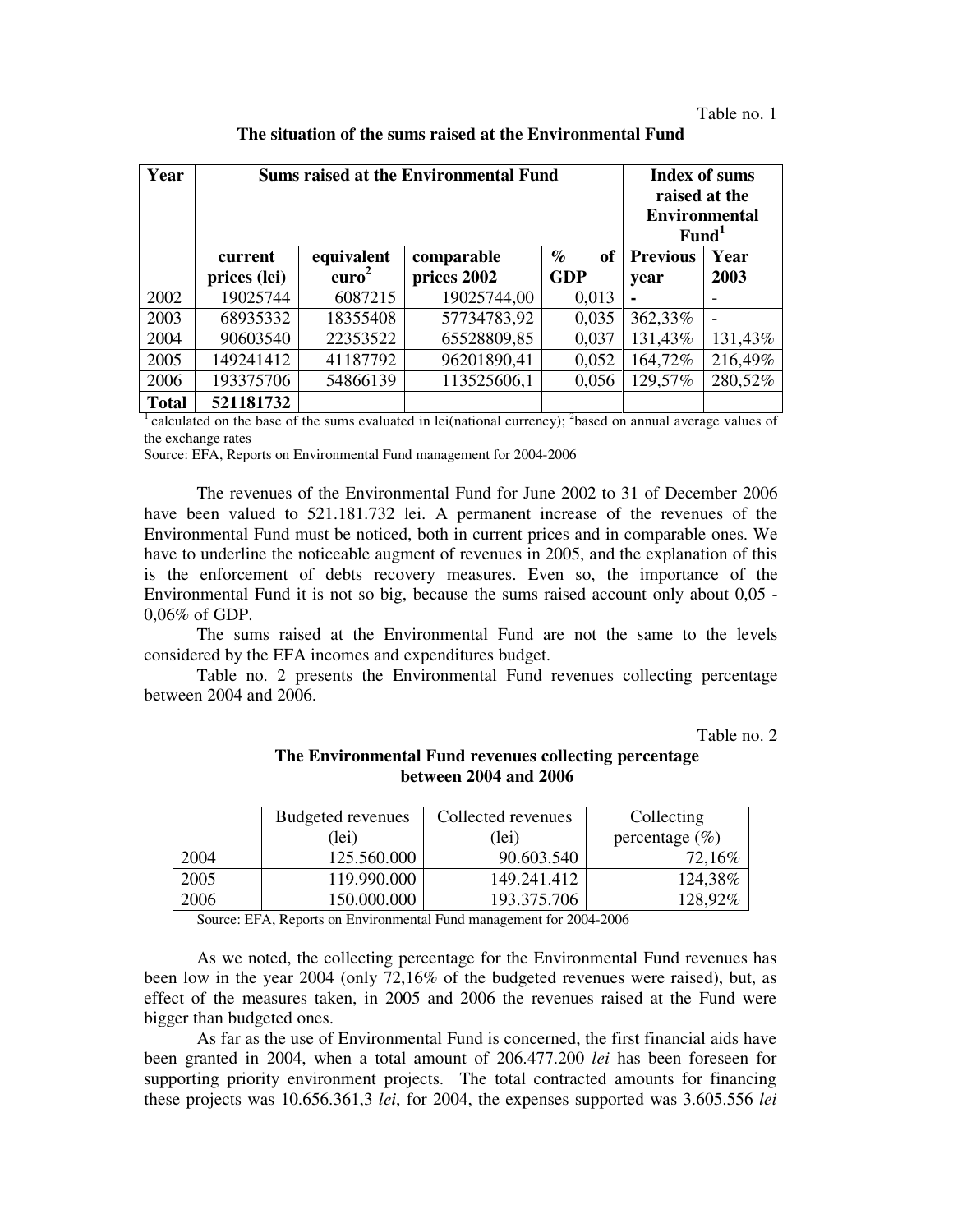and the difference of 7.050.805,3 *lei* was to be paid during the year 2005.

 In 2005, up to December 31st, an amount of 66.864.140 *lei*, out of 283.796.760 *lei* has been paid, meaning 24% of the annual budgetary plans. In 2006, this percentage grew up to 25,68%, an amount of 100.323.135 *lei*, out of 390.694.800 *lei* has been paid.

 We can notice the reduced absorption rate of the funds, especially because of the beneficiaries' incognizance of possible financing from this source.

 The annual budgetary plans and the payments made by the Environmental Fund between 2004 and 2006 are presented in table no. 3.

Table no. 3

# **The annual budgeted expenditure and the payments made by the Environmental Fund between 2004 and 2006**

|      |                                 |           | - lei -                        |
|------|---------------------------------|-----------|--------------------------------|
| Year | expenditures<br><b>Budgeted</b> | Payments  | Payments/Budgeted expenditures |
|      | for projects support            |           |                                |
| 2004 | 206477200                       | 3605556   | 1,75%                          |
| 2005 | 283796760                       | 66864140  | 24%                            |
|      |                                 |           |                                |
| 2006 | 390694800                       | 100323135 | 25,68%                         |
|      |                                 |           |                                |

Source: EFA, Reports on Environmental Fund management for 2004-2006

 A more eloquently way of underlining the minor present impact of the Environmental Fund in solving environment problems (especially in 2004) is the graphic. In the graphic no. 1 we both budgeted expenditures and sums allotted for projects support.





The financing situation by project categories is listed in Table no. 4.

| Table no. 4    |
|----------------|
| - <i>loi</i> - |

|                                        |              |              | - vcv   |
|----------------------------------------|--------------|--------------|---------|
| Year<br>Project / Category of project  | 2004         | 2005         | 2006    |
| Neutralizing and removing the existing | 898.226,90   | 313.814,50   |         |
| dangerous waste of acetyl cyanohydrins |              |              |         |
| in the storage area of the former SC   |              |              |         |
| METADET SA Fălticeni                   |              |              |         |
| Developing used PET package waste      | 2.707.329,12 | 6.701.765,84 | 138.204 |
| collecting system for recycling        |              |              |         |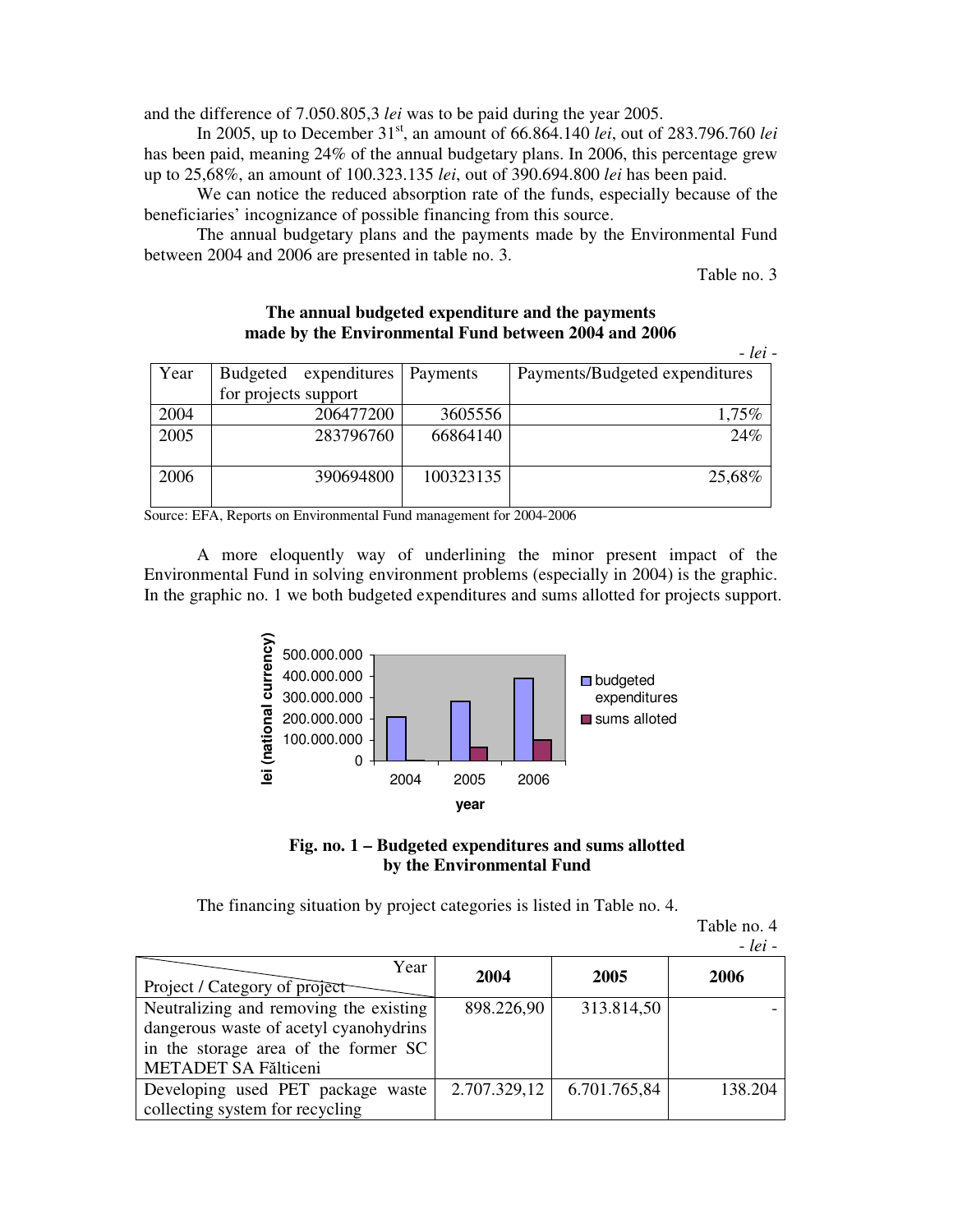| Promoting national car park renewal               |              | 43.821.000    | 45.330.000                 |
|---------------------------------------------------|--------------|---------------|----------------------------|
| Works for eliminating the natural                 |              | 15.891.087,07 | 11.893.824,27              |
| calamity effects produced by floods in            |              |               |                            |
| <b>July 2005</b>                                  |              |               |                            |
| Works for preventing and eliminating              |              |               | 16.879.162,78              |
| the natural calamity effects produced by          |              |               |                            |
| floods in September 2005 in Costinesti            |              |               |                            |
| area (Governmental Decision<br>no.                |              |               |                            |
| 1631/2005 and Governmental Decision               |              |               |                            |
| no. 790/2006)                                     |              |               |                            |
| Educating and raising people awareness            |              | 136.472,60    | 971.012,28                 |
| of the importance of the environment              |              |               |                            |
| protection<br>Works for eliminating the           |              |               | 18.250.250,98              |
| natural<br>calamity effects produced by floods in |              |               |                            |
| 2006                                              |              |               |                            |
| Managing wood waste and sawdust                   |              |               | 273.492                    |
| coming from wood<br>and<br>orchard                |              |               |                            |
| exploitation<br>processing<br>and wood            |              |               |                            |
| industry                                          |              |               |                            |
| Urban waste water treatment plant                 |              |               | 66.449,70                  |
| Dangerous waste incineration plant                |              |               | 1.711.414                  |
| Alternative<br>sterilizing<br>method<br>of        |              |               | 4720,88                    |
| medical waste                                     |              |               |                            |
| Regional storage area for dangerous               |              |               | 804.360                    |
| waste                                             |              |               |                            |
| Reducing the impact on atmosphere,                |              |               | 179.316                    |
| water and soil                                    |              |               |                            |
| Protecting water resources, waste water           |              |               | 3.810.319,83               |
| treatment plant, water purifying plants           |              |               |                            |
| for local communities                             |              |               |                            |
| Preserving bio-diversity                          |              |               | 10.460                     |
| Total                                             | 3.605.556,02 |               | 66.864.140   100.322.986,7 |

Source: EFA, Reports on Environmental Fund management for 2004-2006

Based on the data reflected in table no. 3 it can be seen that beneficiaries, mainly public administration, have shown a lack of concern particularly in the domain of managing wastage, although there is an estimated annual quantity of 63000 ton of dangerous waste. The most accessed projects was that of "protecting water resources, waste water treatment plant, water purifying plants for local communities" and of "national car park renewal", but the major part of the resources was used to eliminate natural calamities produced in 2005 and 2006.

Considering the Romania's accession to European Union starting with January first 2007 and adopting European Union's rules on state aid and in order to use the Environmental Fund, the EFA draw up ten state aid schemes. Based on these schemes, the Competition Council authorized ten decisions to grant state aids. Also, after January  $1<sup>st</sup>$  2007, EFA draw up other 19 state aids schemes, according to Government Emergency Ordinance no. 117/2006 concerning national proceedings for state aid.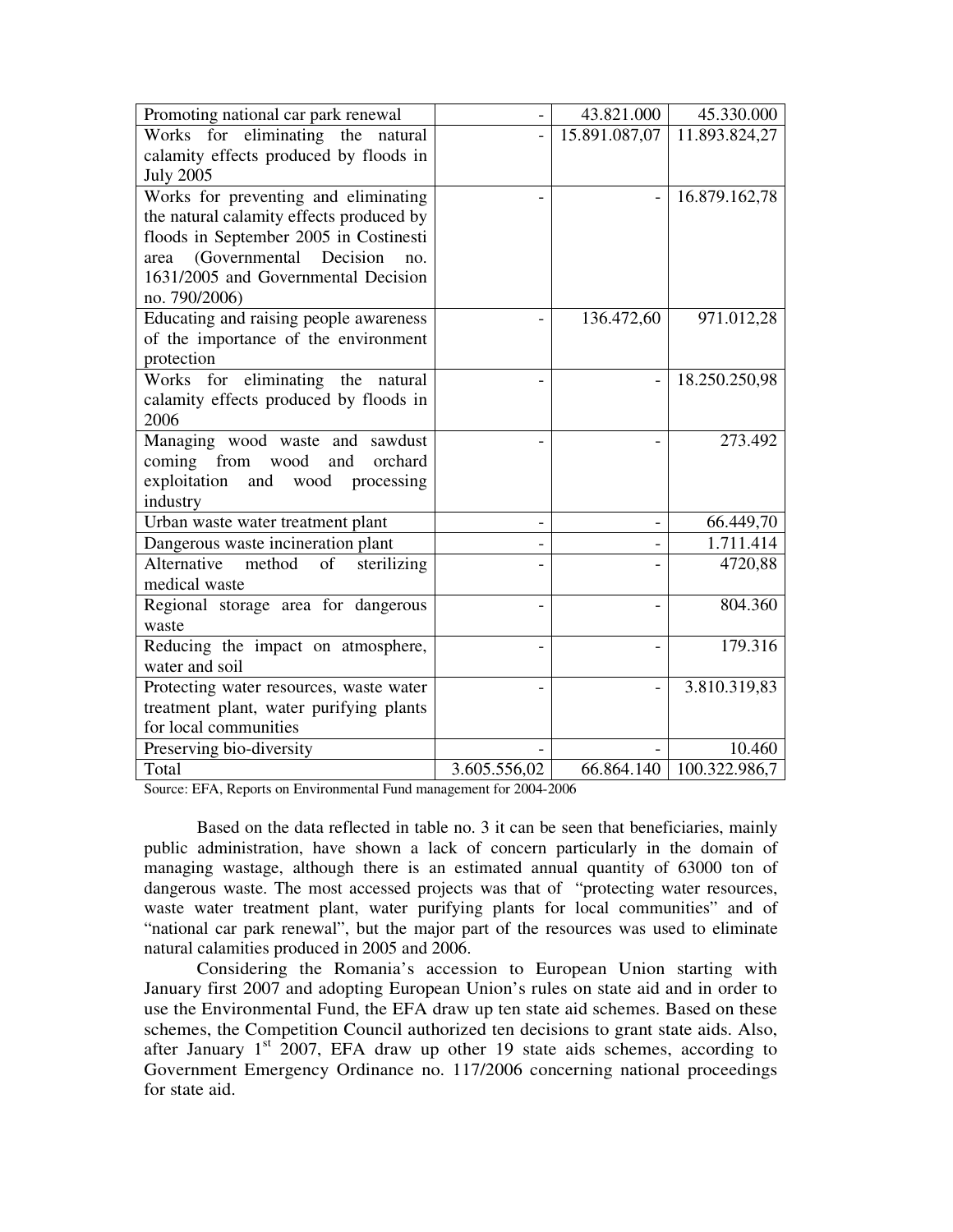In 2007 EFA is continuing to finance environment investments, but, considering the small amount of granting of the last years (the most important amount was registered in 2006, when 25.68% of the resources meant to finance projects have been effectively allocated), the Emergency Governmental Decision no 59/2007 allowed the Environmental Fund to also finance the projects submitted for the national program concerning the improvement of the environment quality by developing urban green areas. The aim of this program is to improve the environmental factors and also the quality of life by developing urban green areas. The general objectives of the program are focusing on developing and modernizing urban areas in a manner that includes a proper settlement of the green areas by creating new parks, squares and green lines and also by rehabilitation of the existing ones. The specific objectives of the project are referring to increasing the urban green areas and to bringing the amount of green areas per capita as close as possible to the European standards.

According to the above-mentioned Emergency Governmental Decision, the program beneficiaries are the local administration authorities interested in applying to the program and in extending the urban green areas. The beneficiaries have to submit their projects to the Ministry of Environment and Sustainable Development. Their projects are analysed and selected in order to be financed by an analysing committee whose structure, working procedure and projects receiving and analysing deadlines are regulated by the Environment and Sustainable Development Ministry's order.

The program is operational since 2077 for a three years period with a possibility of prolongation.

Initially, an amount of 25000000 lei (about 7500000 euro) has been assigned out of the Environmental Fund for the national program of improving the environment quality for 2007. Following the initiative of the Ministry of Environment and Sustainable Development, the Government decided to increase the amount allotted from Environmental Fund in order to support the National Program of improving the environment quality and developing the urban green areas with another 35000000 lei (about 10500000 euro). These sums were allotted almost entirely, and the beneficiaries are 102 local public administrations.

We consider that some measures should be taken in order to determine a more active involvement of the potential beneficiaries in accessing grants financed by the Environmental Fund allowing them to support actions and activities related to the environment quality improvement. Some of the above-mentioned measures refer to:

- a more active involvement of the Local Environmental Protection Agencies in sharing information related to available funds and projects call for proposals;

- creating direct communication ways between the Environmental Fund Administration and local public authorities (especially electronic communication – email);

- the permanent update of the Environment Fund Administration site allowing those interested to find information of public interest answering the needs of the applicants;

- communicating by mass media campaigns in order to advertise the programs financed by the Environmental Fund;

- increasing the number of calls for proposals.

The Environmental Fund is an important financing resource for some projects with significant impact on improving the quality of life, but so far this financing source was not properly used by the firms, non-governmental organizations or local authorities mainly due to their lack of knowledge concerning the financing opportunities and to their lack of administrative capacity in drawing up projects. By filling these gaps, the resources